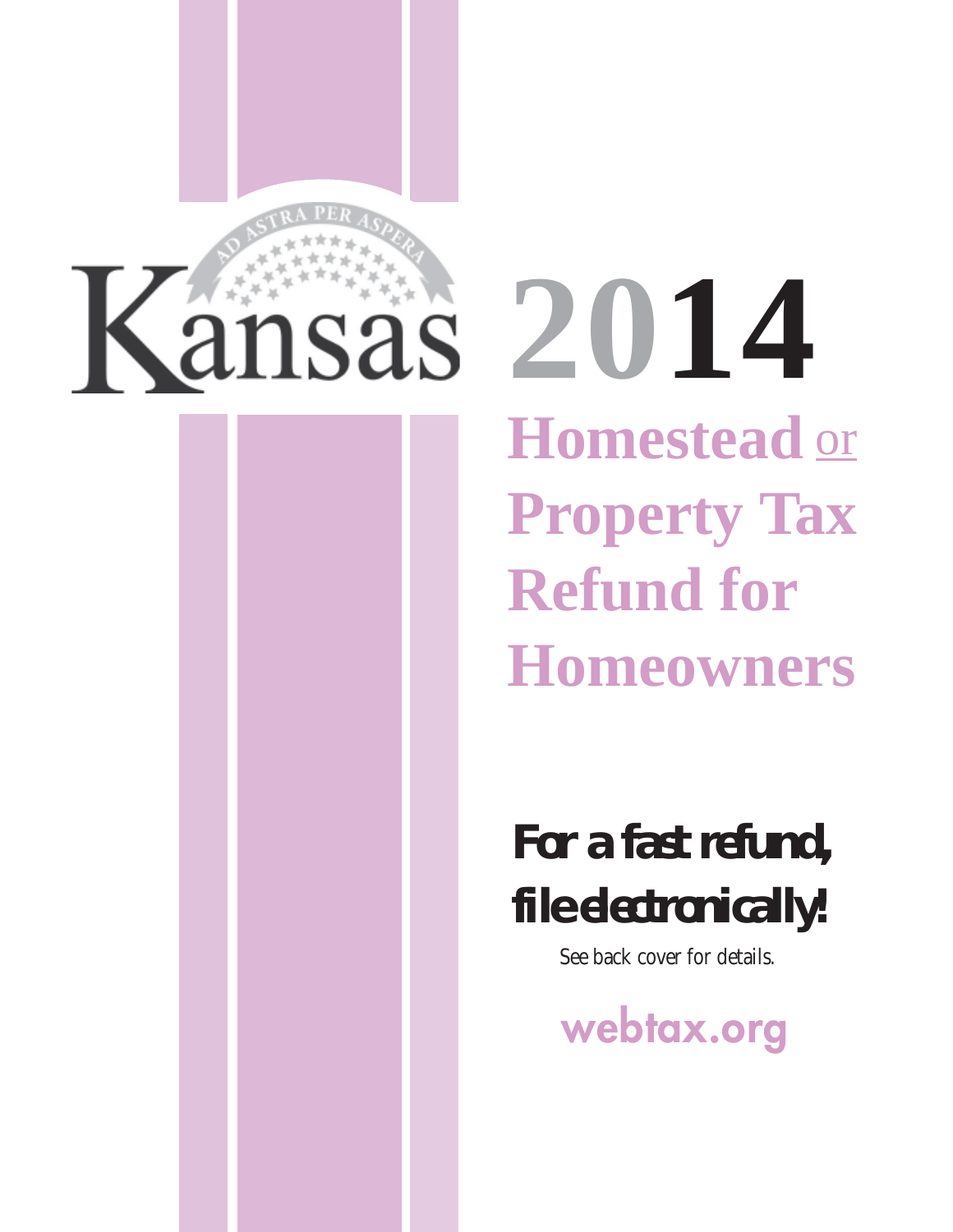## **GENERAL INFORMATION**

| <b>Filing a Claim</b><br>Homestead refunds<br>are not available to<br>renters. You must<br>own your home to<br>qualify.                                                                      | The Homestead claim (K-40H) allows a rebate of a portion of the property taxes paid on a Kansas resident's<br>homestead. A homestead is the house, mobile or manufactured home, or other dwelling subject to property tax that<br>you own and occupy as a residence. Your refund percentage is based on your total household income and the<br>refund is a percentage of your general property tax. The maximum refund is \$700.<br>The Property Tax Relief claim (K-40PT) allows a refund of property tax for low income senior citizens that own<br>their home. The refund is 75% of the property taxes actually and timely paid on real or personal property used as<br>their principal residence. Claimants that receive this refund cannot claim a Homestead refund.<br>The large purple boxes on Form K-40H and K-40PT allow us to process your refund claim faster and with fewer<br>errors. Please follow these important instructions when completing your form:<br>• Use only black or dark blue ink.<br>• Do not use dollar signs, lines, dashes, or other symbols. If a line does not apply to you, leave it blank.<br>• All entries must be rounded. If less than \$.50 cents, round down. Round \$.50 to \$.99 to next higher dollar.<br>• Send the original claim form. Do not send a photocopy.<br>• If you are using an approved computer software program to prepare your claim, send the original form printed from your<br>printer. Do not send a photocopy.                                                                                                                                                                                                                                                                                                               |  |  |  |
|----------------------------------------------------------------------------------------------------------------------------------------------------------------------------------------------|------------------------------------------------------------------------------------------------------------------------------------------------------------------------------------------------------------------------------------------------------------------------------------------------------------------------------------------------------------------------------------------------------------------------------------------------------------------------------------------------------------------------------------------------------------------------------------------------------------------------------------------------------------------------------------------------------------------------------------------------------------------------------------------------------------------------------------------------------------------------------------------------------------------------------------------------------------------------------------------------------------------------------------------------------------------------------------------------------------------------------------------------------------------------------------------------------------------------------------------------------------------------------------------------------------------------------------------------------------------------------------------------------------------------------------------------------------------------------------------------------------------------------------------------------------------------------------------------------------------------------------------------------------------------------------------------------------------------------------------------------------------------------------------------|--|--|--|
| <b>Qualifications</b><br>A person owning a<br>homestead with an<br>appraised valuation for<br>property tax purposes<br>that exceeds \$350,000<br>does NOT qualify for a<br>homestead refund. | A homestead claim (K-40H) is for homeowners who own and occupy their homestead and were residents of<br>Kansas all of 2014. This refund program is not available to renters. As an owner your name is on the deed for the<br>homestead. As a resident the entire year and a homeowner, you are eligible if your total household income is<br>\$33,400 or less and you: 1) were born before January 1, 1959, or 2) were blind or totally and permanently disabled<br>all of 2014, or 3) have a dependent child who lived with you the entire year who was born before January 1, 2014,<br>and was under the age of 18 all of 2014.<br>The property tax relief claim (K-40PT) is for homeowners that were 65 years of age or older, with a household<br>income of \$18,900 or less, and a resident of Kansas all of 2014.<br>Only one refund claim (K-40H or K-40PT) may be filed for each household. A husband and wife OR two or more<br>individuals who together occupy the same household may only file one claim. A husband and wife who own and<br>occupy separate households may file separate claims and include only their individual income.<br>If you owe any delinquent property taxes on your home your homestead refund will be used to pay those<br>delinquent taxes. The Kansas Department of Revenue (KDOR) will send your entire refund to the County Treasurer.<br>If you moved during 2014, you may claim the general property tax paid for the period of time you lived in each<br>residence. Homeowners who rent out part of their homestead or use a portion of it for business may claim only the<br>general property tax paid for the part in which they live.                                                                                                          |  |  |  |
| Definition of a<br>Household<br>and Household<br><b>Income</b><br><b>Net operating losses</b>                                                                                                | A household is you, or you and your spouse who occupy a homestead, or you and one or more individuals not<br>related as husband and wife who together occupy a homestead. Household income is generally all taxable and<br>nontaxable income received by all household members during 2014. If a household member lived with you only<br>part of the year, you must include the income they received during the months they lived with you.<br>Household income includes, but is not limited to:<br>• Taxable and nontaxable wages, salaries, and self-employment income.<br>• Federal earned income tax credit (EITC).<br>Taxable and nontaxable interest and dividends.<br>. Social Security and SSI benefits. The amount included depends on which refund claim you file:<br>K-40H - 50% of Social Security and SSI benefits (except disability payments – see Excluded Income).<br>K-40PT - 100% of Social Security and SSI benefits (except disability payments - see Excluded Income).<br>• Railroad Retirement benefits (except disability payments).<br>• Veterans' benefits and all other pensions and annuities (except disability payments).<br>• Welfare and Temporary Assistance to Family (TAF) payments.<br>• Unemployment, worker's compensation and disability income.<br>• Alimony received.<br>• Business and farm income.<br>• Gain from business or investment property sales and any long-term capital gains included in federal adjusted gross income.<br>• Net rents and partnerships (cannot be a negative figure).<br>• Foster home care payments, senior companion stipends, and foster grandparent payments.<br>• School grants and scholarships (unless paid directly to the school).<br>• Gambling winnings, jury duty payments, and other miscellaneous income. |  |  |  |
| and net capital losses<br>cannot be used to<br>reduce total household<br>income. DO NOT<br>subtract these losses<br>from the income<br>amounts.                                              | • Business income as determined by the federal IRC and reported on federal Schedules C, E, or F and on lines 12, 17, or<br>18 of federal Form 1040. This income is reported as a subtraction modification on Kansas Schedule S.<br>• ALL OTHER INCOME received in 2014 not specifically excluded (as follows).<br>Excluded Income - DO NOT include these items as household income:<br>• 50% of Social Security and SSI payments. This exclusion applies only to the Form K-40H, Homestead Claim. K-40PT<br>filers will report 100% of Social Security and SSI payments.<br>• Social Security disability payments.<br>• Social Security and SSI payments that were Social Security "disability or SSI disability" payments prior to a recipient<br>reaching the age of 65. These Social Security payments, that were once Social Security disability (or SSI disability)<br>payments, are NOT included in household income.                                                                                                                                                                                                                                                                                                                                                                                                                                                                                                                                                                                                                                                                                                                                                                                                                                                                    |  |  |  |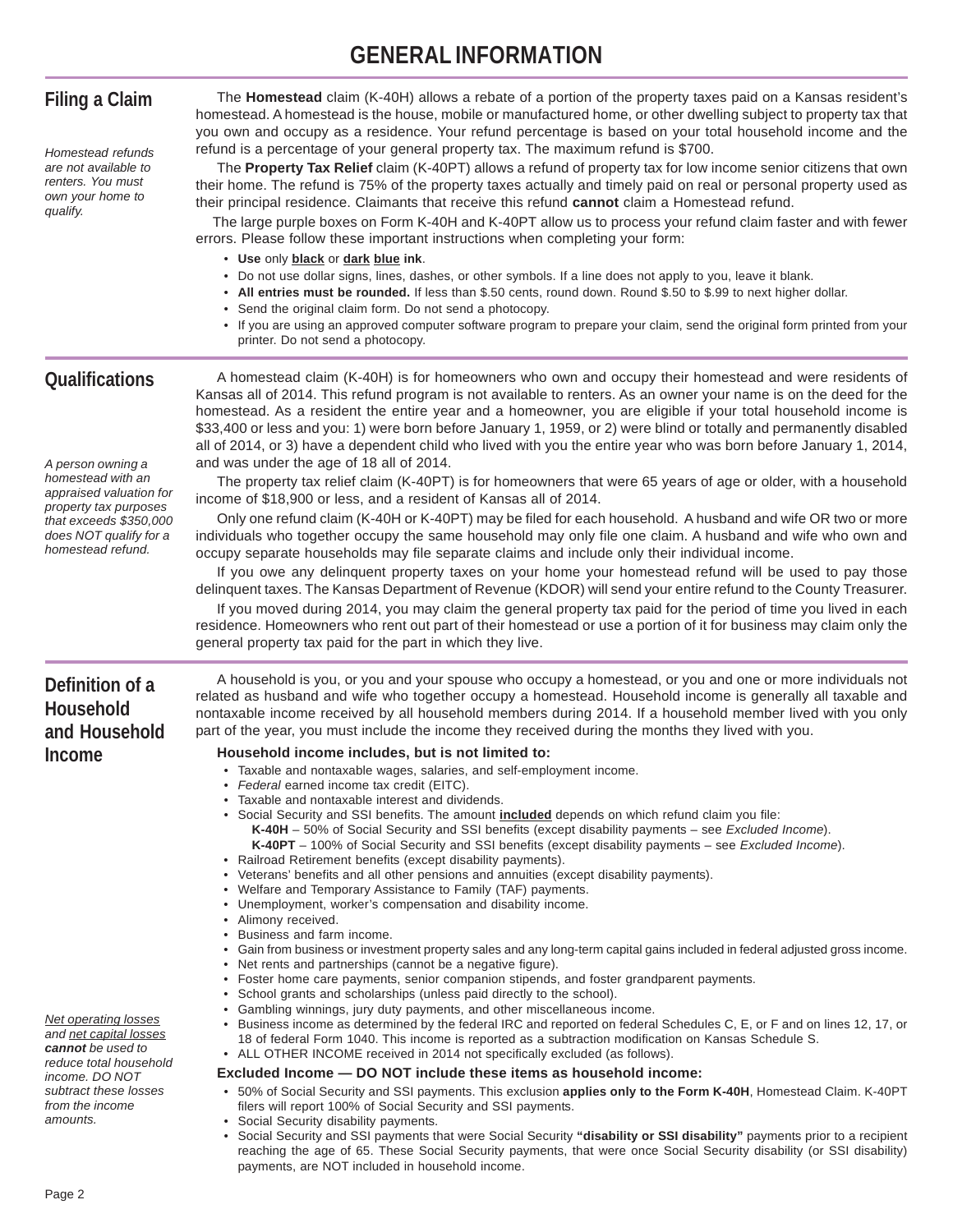| When and<br><b>Where to File</b>                                                                                              | File your claim after December 31, 2014, but no later than April 15, 2015. Mail your claim to the address<br>shown on the back of your K-40H or K-40PT.<br>Late Claims - Claims filed after the due date may be accepted whenever good cause exists, provided the<br>claim is filed within four years of the original due date. Examples of good cause include, but are not limited to,<br>absence of the claimant from the state or country or temporary illness of the claimant at the time the claim was<br>due. When filing a late claim, enclose an explanation with documentation as to why it is late. If your claim will be<br>late because you have an extension of time to file your income tax return, enclose a copy of that federal extension<br>with your claim.<br>Note: Kansas does not have a separate extension of time form.                                                                                                                                                                                                                                                                                                                                                                                                                                     |
|-------------------------------------------------------------------------------------------------------------------------------|-------------------------------------------------------------------------------------------------------------------------------------------------------------------------------------------------------------------------------------------------------------------------------------------------------------------------------------------------------------------------------------------------------------------------------------------------------------------------------------------------------------------------------------------------------------------------------------------------------------------------------------------------------------------------------------------------------------------------------------------------------------------------------------------------------------------------------------------------------------------------------------------------------------------------------------------------------------------------------------------------------------------------------------------------------------------------------------------------------------------------------------------------------------------------------------------------------------------------------------------------------------------------------------|
| <b>Refund</b><br>Advancement<br>Program                                                                                       | This optional program provides eligible homeowners an opportunity to apply a portion of their anticipated<br>2014 Homestead or Property Tax Relief refund to help pay the first half of their 2014 property taxes. The amount<br>of the advancement is based on the 2013 refund amount.<br>You may participate in this program by marking the Refund Advancement Program check box on your 2014<br>Form K-40H (or Form K-40PT). See instructions on page 6 for additional information.                                                                                                                                                                                                                                                                                                                                                                                                                                                                                                                                                                                                                                                                                                                                                                                              |
| <b>Signature and</b><br><b>Fraudulent</b><br><b>Claims</b>                                                                    | If a claimant is incapable of signing the claim, the claimant's legal guardian, conservator, or attorney-in-fact<br>may file the claim. When filing on behalf of an eligible claimant, a copy of your legal authority is required.<br>These refund programs are designed to provide tax relief only to those that qualify. Fraudulent claims filed will<br>be denied and may result in criminal prosecution.                                                                                                                                                                                                                                                                                                                                                                                                                                                                                                                                                                                                                                                                                                                                                                                                                                                                        |
| <b>Deceased</b><br>Claimant<br>Use the steps in the<br>worksheet on page 6<br>to compute a refund for<br>a deceased claimant. | When the person who has been the claimant for a household dies, another member of the household who<br>qualifies as a claimant should file Form K-40H or K-40PT for the household. A separate claim on behalf of the<br>decedent is not necessary.<br>If a member of the decedent's household (such as a surviving spouse) does NOT qualify to be the claimant,<br>or when there are no other members of a decedent's household, a claim may be filed for a deceased claimant if<br>the decedent was a resident of Kansas all of 2014 but died before filing a claim (after December 31, 2014) or died<br>during 2014 and was a Kansas resident the entire portion of the year he or she was alive.<br>Required Enclosures for Decedent Claims. You must enclose a copy of the death certificate, funeral home<br>notice, or obituary statement with a decedent's claim, <b>AND</b> one of the following:<br>1) If the estate is being probated, a copy of the Letters of Testamentary or letters of administration.<br>2) If the estate is not being probated, a completed Form RF-9, Decedent Refund Claim.<br>Signature on a Decedent's Claim. A decedent's claim should be signed by the surviving spouse; executor or<br>executrix; administrator; or other authorized person. |
| Amending<br>a Claim                                                                                                           | If, after mailing your claim, you find there is an error that will affect your refund amount, file an amended claim<br>after you receive your refund from the original filing. To file an amended claim, obtain another copy of Form<br>K-40H or Form K-40PT, and mark the "amended" box located to the right of the county abbreviation. Enter the<br>information on the claim as it should have been, and enclose an explanation of the changes. If an additional<br>refund is due you will receive it in 10 to 12 weeks.<br>If the refund on the amended claim is LESS than the refund you received from the original claim, enclose a<br>check or money order for the difference. Make your check payable to Kansas Department of Revenue. Write<br>Homestead Repayment - Amended Claim and your Social Security number on the front of your check.                                                                                                                                                                                                                                                                                                                                                                                                                             |

## **REFUND PERCENTAGE TABLE**

(for use in computing your refund on line 14 of Form K-40H)

| If amount on line 10.<br>Form K-40H is: | Enter on<br>line 14: | If amount on line 10.<br>Form K-40H is: | Enter on<br>line $14$ : | If amount on line 10.<br>Form $K-40H$ is: | Enter on<br>line $14$ : |
|-----------------------------------------|----------------------|-----------------------------------------|-------------------------|-------------------------------------------|-------------------------|
|                                         |                      |                                         |                         |                                           |                         |
|                                         |                      |                                         |                         |                                           |                         |
|                                         |                      |                                         |                         |                                           |                         |
| $$8,001$ to $$9,000$ 88%                |                      |                                         |                         |                                           |                         |
| $$9,001$ to $$10,000$ 84%               |                      |                                         |                         |                                           |                         |
|                                         |                      |                                         |                         |                                           |                         |
|                                         |                      |                                         |                         |                                           |                         |
|                                         |                      |                                         |                         |                                           |                         |
|                                         |                      |                                         |                         |                                           |                         |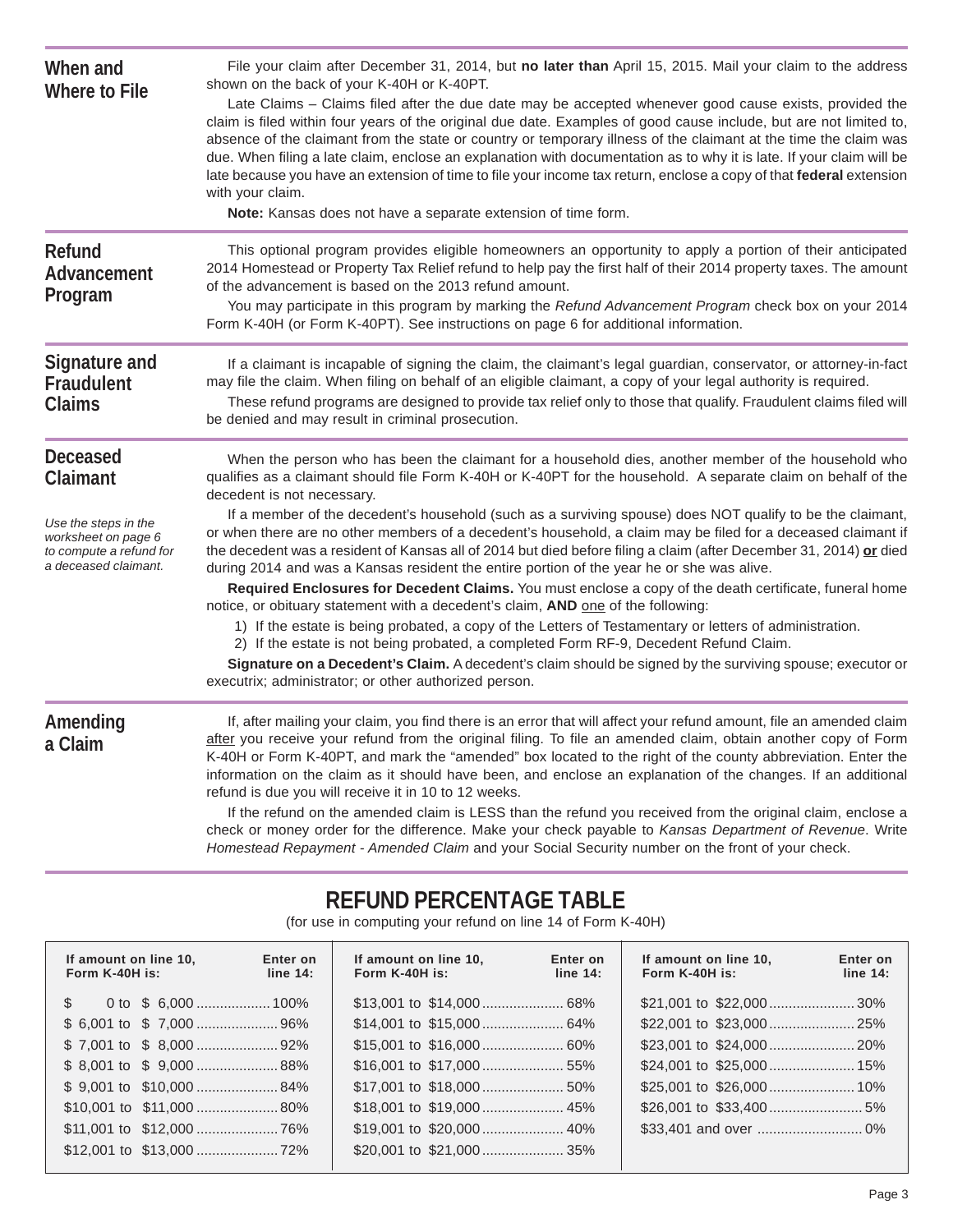#### **CLAIMANT INFORMATION**

**Social security number, name validation, and telephone number.** Enter **your** Social Security number in the boxes above the name and address. (**Do not** enter the Social Security number under which you are receiving benefits if not your own.)

Using CAPITAL letters, enter the first four letters of your last name in the boxes provided. If your last name has less than four letters, leave the remaining boxes empty.

Enter the telephone number where you can be reached during our office hours so that we may contact you if a problem arises while processing your claim. The number will be kept confidential.

**Name and address.** PRINT or TYPE your name and complete address – the physical location of your residence (not a P.O. Box), including apartment number or lot number.

**Deceased claimant.** If you are filing on behalf of a claimant who is deceased, mark an "X" in the box, and enter the date of the claimant's death. Use the worksheet for *Deceased Claimants* on page 6 to figure the decedent's refund. Be sure to enclose the additional documents required (see page 3).

**Name or address change.** If you filed a refund claim last year and your name or address has changed, place an "X" in the box to the right of the address so we may update our records.

**Amended claim.** If you are filing an amended (corrected) claim, mark an "X" in the box. See further instructions on page 3.

#### **QUALIFICATIONS — Lines 1 through 3**

To qualify, you must first have been a resident of Kansas all of 2014. Next you must own and occupy your home – meaning that your name must be on the deed to the home. Contract for deed **does qualify** as ownership; however, a "rent to own" contract **does not**. If you were a Kansas resident all year and owned and occupied your home, complete ONLY the qualification line that applies to your situation (i.e., if you are age 60 and also blind, enter your birthdate in the boxes on line 1 and skip lines 2 and 3).

**Line 1** — **Age qualification.** If you were born before January 1, 1959, enter the month, day, and year of your birth. Add a preceding "0" for months and days with only one digit.

**Line 2** — **Disabled or blind qualification.** If you are blind or totally and permanently disabled, enter the month, day, and year you became blind or disabled. **(Veterans disability includes veterans 50% or more permanently disabled.)** KDOR must have on file documentation of permanent disability or blindness for your homestead claim. If you do not have documentation you must enclose with Form K-40H either **1)** a copy of your Social Security statement showing that your disability began prior to 2014, or **2)** Schedule DIS (from page 11) completed by your doctor.

**Line 3** — **Dependent child qualification.** If you have at least one dependent child, enter their name and date of birth (must be prior to January 1, 2014) in the spaces provided. **Note:** The child must have resided solely with the claimant the entire calendar year, be under age 18 all of 2014, AND is or may be claimed as a dependent by the claimant for income tax purposes.

*Surviving spouse:* Mark this box if filing as surviving spouse (and not remarried) of a disabled veteran or an active duty service member who died in the line of duty. The disabled veteran must meet the qualifications in line 2. Enclose with your K-40H a copy of the original Veterans Disability Determination Letter or letter from your regional V.A. that includes the disability date prior to 2014 and the percentage of permanent disability being 50% or greater.

If you are not a Kansas resident and homeowner and do not meet one of the other three qualifications, you do not qualify for this refund.

#### **HOUSEHOLD INCOME — Lines 4 through 10**

Lines 4 through 8 will contain the total annual income amounts received by you and your spouse during 2014. The income of ALL other persons who lived with you at any time during 2014 will be entered on line 9, *All Other Income*. If a minor child or incapacitated person holds legal title to the property, the income (wages, child support, etc.) will also be entered on line 9.

If the income amounts requested on lines 5 through 8 were included on line 4, **do not include** them again on lines 5 through 8.

#### **Line 4** — **2014 Wages OR Kansas Adjusted Gross Income AND Federal Earned Income Tax Credit.**

If you are not required to file an income tax return, enter in the first space the total of all wages, salaries, commissions, fees, bonuses, and tips received by you and your spouse during 2014. Enter this same amount in the purple boxes.

If you file a Kansas income tax return, enter in the first space your Kansas Adjusted Gross Income (KAGI) from line 3 of your Form K-40, adding back net operating losses or net capital losses. Enter in the *second space*, any federal Earned Income Tax Credit (EITC) received during 2014. This is generally the amount shown on your 2013 federal tax return, but could also include an EITC for a prior year that was received in 2014. Add your KAGI and EITC together and enter the total in the purple boxes. **Important**—If line 4 is your KAGI plus EITC, enter on lines 5 through 8 **only** the income amounts that are **not already included** in your KAGI on line 4.

**Line 5** — **All taxable income other than wages and pensions not included in Line 4.** Enter all taxable interest and dividend income, unemployment, self-employment income, business\* or farm income, alimony received, rental or partnership income, the gain from business or investment property sales, and any long term capital gains that were included in federal adjusted gross income. A net operating loss or net capital loss may not be used to reduce household income. If you have nontaxable interest or dividends, enter them on line 9, *All Other Income*.

If you used a portion of your homestead for rental or business income, enter the net rental or business income on line 5. **Note:**  Also complete the worksheet on page 5 to determine the property tax amount to enter on line 12.

\* Include all business income as determined by the federal IRC and reported on federal Schedules C, E, or F and on lines 12, 17, or 18 of federal Form 1040; and claimed as a subtraction modification on Kansas Schedule S.

**Line 6** — **Total Social Security and SSI benefits, including Medicare deductions.** Enter in the *first space* of line 6 the total Social Security and Supplemental Security Income (SSI) benefits received by you and your spouse. Include amounts deducted for Medicare, any Social Security death benefits, and any SSI payments not shown on the annual Social Security benefit statement. **Do not include** Social Security or SSI "disability" payments.

Enter the annual amount of any Social Security or SSI disability benefits in the *Excluded Income* section on the back of Form K-40H. First time filers must enclose a copy of their benefit statement or award letter with their claim to verify that the Social Security income is excludable. If you are not required to enclose a copy, be sure to keep one for your records as KDOR reserves the right to request it at a later date.

If you do not have your annual Social Security benefits statement, use the following method to compute the total received for 2014. Add the amount of your December 2014 check, plus the 2014 Medicare deduction of \$110.50 (if applicable), and multiply by 12.

*EXAMPLE: Your December, 2014 social security check is \$795.20. You are covered by Medicare. Compute your benefits as follows: \$795.20 + \$110.50 = \$905.70. \$905.70 X 12 months = \$10,868.40 (Round result to \$10,868.00 and enter in the first space on line 6.)*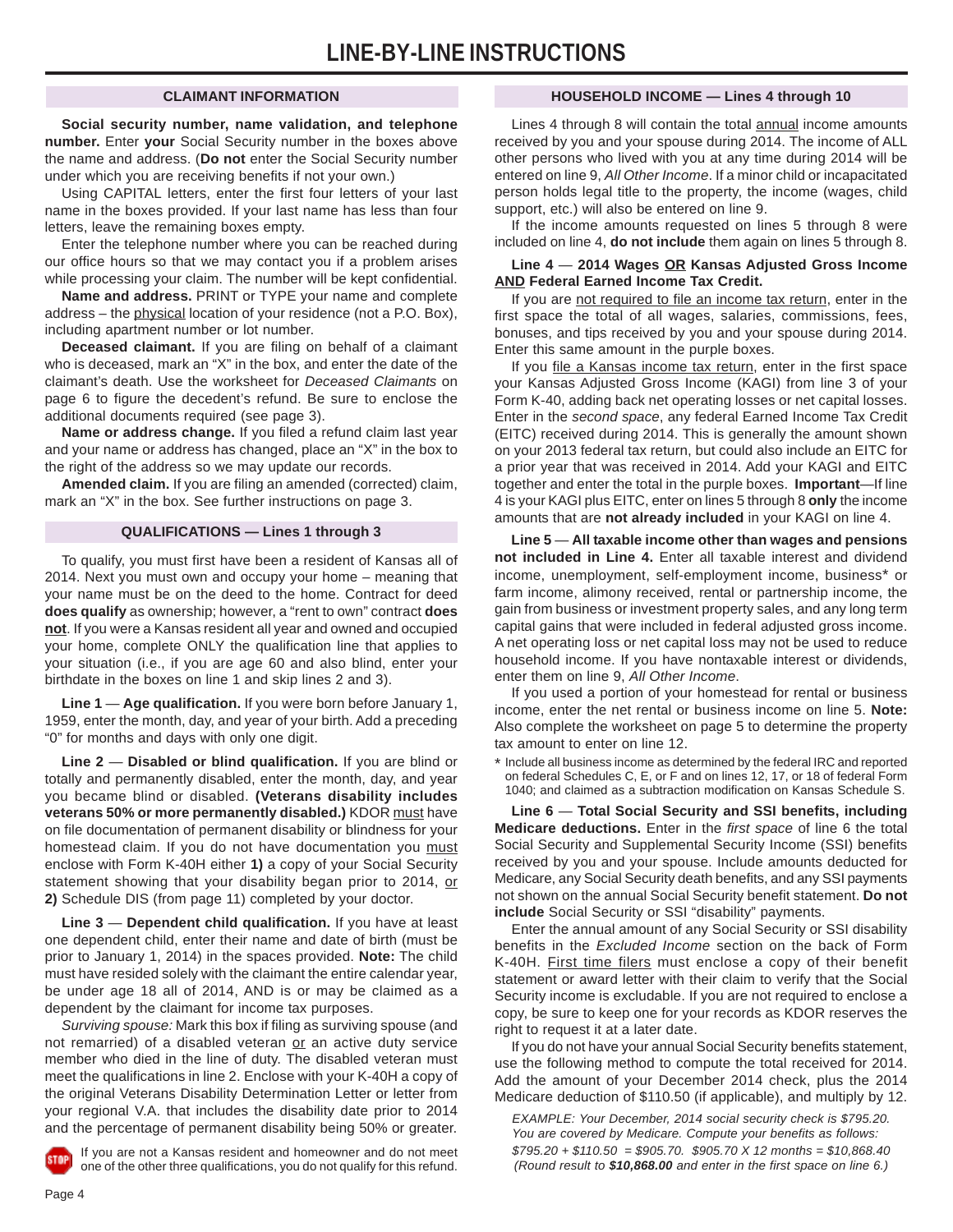Multiply the total Social Security and SSI benefits received in 2014 by 50% (.50) and enter result in the purple boxes on line 6.

**Line 7**— **Railroad Retirement benefits and all other pensions, annuities, and veterans benefits.** Enter the amounts received during 2014 from railroad retirement benefits (including Tier I— Social Security equivalent benefits) and veterans' pensions and benefits. DO NOT include veteran or railroad retirement "disability" payments. **Note:** Veterans disability includes veterans 50% or more permanently disabled and surviving spouses of deceased disabled veterans. Also include on line 7 the total of all other taxable and nontaxable pensions and annuities received by you or your spouse that is not already entered on line 4 or line 6, except Veterans' and Railroad Retirement "disability" payments.

**Line 8** — **TAF payments, general assistance, worker's compensation and grants and scholarships.** Enter the amounts received during 2014 in the form of: TAF (Temporary Assistance to Families); welfare or general assistance payments; worker's compensation; disability payments (**excluding** disability payments received from Social Security, SSI, Veterans and Railroad Retirement, or pensions that you entered on line 4 or line 7); and grants, scholarships, and foster grandparent payments.

**Line 9** — **All other income.** Enter the total amounts from the following list. Enclose with your claim a list showing the recipient(s), source(s), and amount(s) for the income entered on line 9.

- All income (regardless of source) received by adult individuals other than you and your spouse who lived in the homestead at any time during 2014. For those who lived with you less than 12 months, include only the income they received during the months they lived with you. Also list these individuals in the *Members of Household* section on the back of the claim.
- The income (child support, SSI, wages, etc.) of a minor child or incapacitated person, when that person is an owner of the homestead or is on the rental agreement.
- Any other income outlined as "household income" on page 2 that is not already entered on lines 4 through 8.

**Line 10** — **Total Household Income.** Add lines 4 through 9 and enter total. If more than \$33,400 you do not qualify for a homestead refund. **Important**––To expedite your refund, enclose a copy of pages 1 and 2 of your federal Form 1040, 1040A or 1040EZ; statements from DCF (formerly SRS) and Social Security; and other documentation for income amounts shown on lines 4 through 9.

#### **REFUND — Lines 11 through 15**

**Line 11** — **Percent of property for rental or business use.** If part of your homestead was rented to others or used for business purposes during 2014, you may claim only the property taxes paid on the portion that was used for personal purposes. Complete the following worksheet to determine the percent of rental or business use to enter on line 11 and property tax amount to enter on line 12, Form K-40H. **Note:** Include the income received from the rental or business use of your homestead on lines 4 or 5 of Form K-40H.

| <b>WORKSHEET for RENTAL or BUSINESS USE of HOME</b><br>If you filed Schedule C or C-EZ, Form 1040, complete only lines 4, 5 and 6.                                            |      |
|-------------------------------------------------------------------------------------------------------------------------------------------------------------------------------|------|
| 2. Number of rooms rented or used for business                                                                                                                                |      |
| 3. Rental/business use percentage. Divide line 2 by<br>line 1. Enter result here and line 11 of Form K-40H                                                                    | $\%$ |
|                                                                                                                                                                               |      |
| 5. Multiply line 4 by line 3 (also include any property tax<br>deduction claimed on federal Schedule C or C-EZ).<br>This is the rental/business portion of the property taxes |      |
| 6. Subtract line 5 from line 4. This is the general<br>property tax on the nonbusiness portion of your<br>homestead. Enter result on line 12, Form K-40H                      |      |

**Line 12** — **2014 general property taxes.** Enter the total 2014 general property tax you have paid or will pay, as shown on your real estate tax statement (taxes on property valued at \$350,000 or more does not qualify). **Do not include** special assessment taxes, such as those levied for streets, sewers, or utilities; charges for services, such as sewer services; interest or late charges; or taxes on agricultural or commercial land. **Note:** The 2014 property tax is payable in two installments – the first is due December 20, 2014 and the second is due May 10, 2015. It is the total of both installments (whether paid or not) that is entered on line 12.

If you are filing on behalf of a claimant who died during 2014, the property tax must be prorated based on the date of death. To determine the property tax amount to enter here, use the steps for computing a decedent's refund on the next page.

**If you have delinquent property tax**, mark the box on line 12. Your homestead refund will be used to pay the delinquent tax. **Note:** The entire refund will be sent to your county treasurer.

#### **2014 PROPERTY TAX STATEMENT**

You are not required to send a copy of your 2014 property tax statement with your completed K-40H; however, you may be asked to provide it at a later date. **If requested, submit a copy of your 2014 statement** – **NOT a basic receipt** – to verify the property tax entered on line 12. The copy will not be returned. A property tax receipt that contains a *breakdown* of property tax among the general tax, special tax, fees, etc. (such as a receipt that is an exact copy of the statement) is acceptable. **Note:** The annual statement from your mortgage company and property tax *receipts* are NOT acceptable. If you need a copy of your property tax statement, you may request one through the office of your county clerk.

#### **MOBILE AND MANUFACTURED HOMEOWNERS**

If you own your mobile home/manufactured home, enter on line 12 the personal property taxes you paid on your home, and the general property tax paid on the land. If you own your mobile home, but rent the land or lot on which it sits, enter on line 12 the personal property tax you paid on the mobile home. You may not claim the general property tax paid on the rented property.

#### **FARM OWNERS**

If your homestead is part of a farm covered by a single property tax statement, you may use only the general property tax paid on the HOMESITE.

**Line 13** — **Amount of property tax allowed (cannot exceed**  \$700). Enter amount reported on line 12 or \$700, whichever is less.

**Line 14**— **Homestead refund percentage.** Your refund percentage is based on your total household income on line 10. Using the table at the bottom of page 3, find your income and enter the corresponding percentage on line 14. If the percentage is less than 100%, leave the first box blank.

**Line 15 — Homestead Refund.** Multiply line 13 by the percentage on line 14 and enter the result. If the amount is less than \$5, it will not be refunded. You will receive a refund in the amount shown on line 15 if there are no corrections made to your claim; you did not participate in the optional refund advancement program (see page 3); you have no delinquent property taxes due to your County Treasurer; and you owe no other debt to the State of Kansas (see *Debtor Set-Off* that follows).



Instructions for the back of your claim are on page 6. Before mailing it be sure to complete all sections, sign the claim, and enclose all required documentation.

#### **DEBTOR SET-OFF**

If you owe a delinquent debt to the State of Kansas (such as child support, student loan, medical bills, or income tax), your refund will be applied to that debt first and any remaining refund will be sent to you. Be advised that the set-off process will cause a delay of up to 12 weeks for any remaining refund.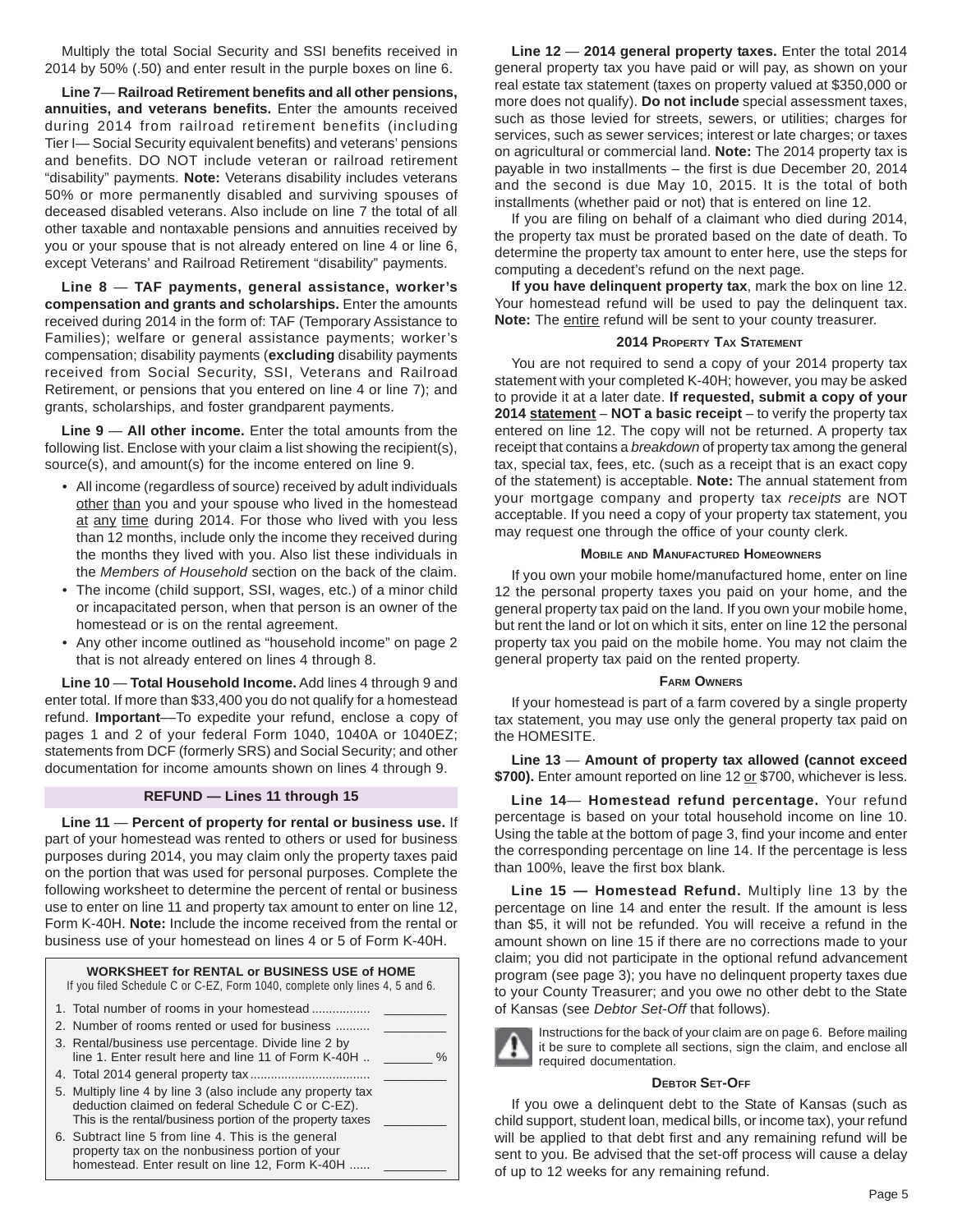#### **DECEASED CLAIMANTS**

If filing on behalf of a claimant who died during 2014, the refund amount is prorated based on the decedent's date of death. The taxes (line 12) are also prorated based on the decedent's date of death. Use the following steps to compute a refund on behalf of a decedent. See page 3 for required enclosures.

#### **REFUND COMPUTATION FOR DECEASED CLAIMANT**

- 1. Complete lines 1 through 11 of K-40H or 1 through 10 of K-40PT.
- 2. Compute allowable property tax paid by decedent to date of death. Using the table below, multiply the total 2014 property taxes by the applicable percentage for the month of the decedent's death. Enter result on line 12 of K-40H or line 11 of K-40PT.

EXAMPLE: If claimant died in August 2014 and the 2014 taxes were \$645, the property tax paid to date of death is 8/12ths (.667) of \$645 for a result of \$430  $($645 \times .667 = $430).$ 

- 3. Complete lines 13 and 14 of the K-40H; then continue by completing lines 4 through 6 of this worksheet. If filing a K-40PT, skip lines 4 though 6 and follow the instructions for K-40PT below.
- 4. Multiply line 13 of K-40H by line 14 of K-40H. Enter result
- 5. Enter percent from table below for month of decedent's death
- 6. Multiply the result from line 4 by the percent in line 5. Enter the result here \_\_\_\_\_\_\_\_\_\_\_\_\_\_\_ and on line 15 of K-40H.

**K-40PT:** Multiply amount on line 11 of K-40PT by 75% (.75). Multiply the result by the percentage from the following table for the month of the decedent's death. Enter this amount on line 12 of K-40PT.

| <b>MONTH</b> | PERCENT | <b>MONTH</b> | PERCENT | <b>MONTH</b> | PERCENT |
|--------------|---------|--------------|---------|--------------|---------|
| January      | .083    | May          | .417    | September    | .750    |
| February     | .167    | June         | .500    | October      | .833    |
| March        | .250    | July         | .583    | November     | .917    |
| April        | .333    | August       | .667    | December     | 1.000   |

#### **2015 REFUND ADVANCEMENT PROGRAM BOX**

*(See additional information about this program on page 3)* 

By checking this box, you are requesting that KDOR electronically transfer your 2015 advancement information directly to the County Treasurer to help pay the first half of your property taxes. If you **do not** check this box, you cannot participate in **the 2015 advancement program**, in which case none of your 2015 refund will be used to pay your 2015 property taxes.

As a participant in this program, your 2014 refund will be used to pay back the amount KDOR advanced the county for your property taxes in December 2014. If there is a refund amount left over, it will be sent to you in a check. To determine the amount of your refund check, complete the following worksheet.

| <b>REFUND ADVANCEMENT WORKSHEET</b>                               |
|-------------------------------------------------------------------|
| 1. 2014 refund from Line 15 of Form K-40H or                      |
| 2. 2014 refund advancement amount from                            |
|                                                                   |
| You will receive the amount on line 3 in a check from KDOR if you |

You will receive the amount on line 3 in a check from KDOR if you have no other delinquent debts due the state of Kansas (see *Debtor Set-Off* above).

If your 2014 refund (line 15, K-40H or line 12, K-40PT) is LESS than the advancement amount (line 2 of the Refund Advancement Worksheet), you should pay the difference to KDOR when you file your 2014 K-40H or K-40PT. Make your check or money order payable to the *Kansas Department of Revenue*. Be sure your Social Security number and tax year are indicated on your payment.

#### **EXCLUDED INCOME (back of claim form)**

Enter in this section the total received during 2014 by all household members (including minor children) from each of the sources listed in (a) through (f).

On line (g), enter wages received by a minor child and any other income not considered "household income" as outlined on page 2. First time filers must enclose a copy of their benefit statement or award letter with their claim to verify that the Social Security income is excludable. Previous filers should keep a copy for their records as KDOR reserves the right to request it at a later date.

#### **MEMBERS OF HOUSEHOLD (back of claim form)**

All claimants must complete this section. As the claimant, enter your information on the first line. Then enter the name, date of birth, and other requested information for EACH PERSON (adults and children) who lived with you **at any time** during 2014.

If the person lived with you all year, enter "12" in the *Number of months resided in household* column and indicate whether their income is included as part of the *Household Income* reported on lines 4 through 9 of K-40H. **Note:** For a child born during 2014, enter only the number of months from the date of birth to the end of the year. For example, enter "6" for a child born July 10, 2014.

**SIGNATURE.** You, as the claimant, MUST sign the claim. If the claim was prepared by another, the preparer should also sign in the space provided, and supply a daytime phone number.

*Preparer authorization box:* It may be necessary for KDOR to contact you about your claim. By marking the box above the signature line, you are authorizing the director or his/her designee to discuss your claim and any enclosures with your preparer.

If the claim is being filed on behalf of a decedent, the surviving spouse or executor/executrix must sign it. See *Deceased Claimants*  on page 3 for additional information and required enclosures.

If the claimant is incapable of signing the claim, the person authorized to sign MUST sign and enclose a copy of the appointing documentation (i.e., guardian, conservator, power of attorney).

**MAILING YOUR CLAIM.** To prevent a delay in your receiving your refund, be sure that you have a correct and complete claim. Before mailing it, please be sure you have:

- $\checkmark$  written your numbers clearly in each box;
- $\checkmark$  completed all required information and signed the claim;
- $\checkmark$  kept a complete copy of your claim for your records;
- $\checkmark$  enclosed, with Form K-40H, a copy of your Social Security disability award letter or Schedule DIS completed by your physician indicating date the disability began (disabled or blind claimants);
- √ placed all forms **loosely** in the envelope. DO NOT staple, **tape or use any type of fastening device** on documents.

**AFTER YOU FILE.** Keep a copy of your claim and all supporting documents. If you have a problem later and need to contact KDOR, it will save time if you have a copy of your claim with you. Keep copies of all documents for at least four years.

#### **PROCESSING REFUND CLAIMS**

Normal processing time for an error-free and complete *paperfiled* homestead refund claim is 20 to 24 weeks. Claims requiring correspondence will take longer. Information for checking the status of your refund can be found on the back cover of this booklet.

If you have a refund due on the K-40H (or K-40PT) **and** K-40 forms, wait until both returns are processed before expecting a refund check. Your refund(s) are subject to debtor set-off for other delinquent debts owed to the State of Kansas or County Treasurer.

#### **CORRESPONDENCE FROM KDOR**

Should you receive a letter from KDOR about your claim, please respond to it immediately. Processing time necessary for a typical refund claim starts the day the missing information is received by the department. If you have questions about the letter or wish to discuss your claim in person, contact our Taxpayer Assistance Center at 785-368-8222.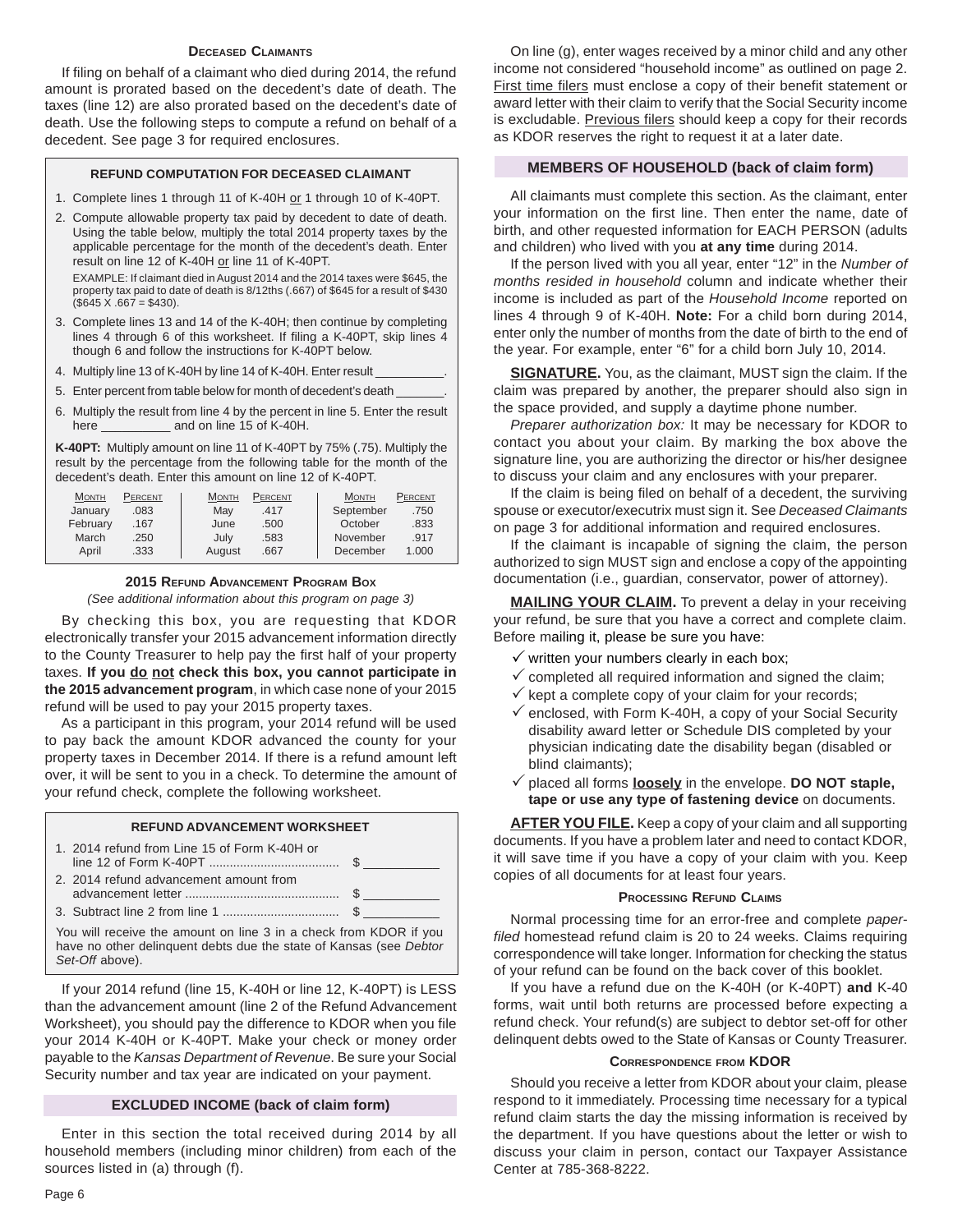### **FORM K-40PT LINE-BY-LINE INSTRUCTIONS**

**If you filed a Form K-40H for 2014, you cannot claim this refund.** 

#### **NAME AND ADDRESS**

Use the instructions for Form K-40H on page 4 to complete the personal information at the top of Form K-40PT.

#### **QUALIFICATIONS**

**Lines 1 through 3:** You must have been **65 years of age or older**  (born before January 1, 1949), a **resident** of Kansas **all of 2014** and a **home owner during 2014**. If you meet these qualifications, enter your date of birth on line 3.

#### **HOUSEHOLD INCOME**

Enter on lines 4 through 10 the annual income amounts received by you and your spouse during 2014. Enter on line 9 the income of ALL other persons who lived with you at any time during 2014.

**Lines 4 and 5:** Use the instructions for lines 4 and 5 of Form K-40H that begin on page 4 to complete lines 4 and 5 of Form K-40PT.

Line 6: Enter the total Social Security and Supplemental Security Income (SSI) benefits received by you and your spouse. Include amounts deducted for Medicare, any Social Security death benefits, and any SSI payments not shown on the annual benefit statement. **Do not include Social Security or SSI "disability" payments.** (Note: Social Security disability or SSI payments become regular Social Security payments when a recipient reaches age 65. These Social Security disability payments, that were once Social Security disability or SSI payments, are NOT included in household income.) Enter the annual amount of any Social Security **disability** benefits and Social Security payments of a person who has reached age 65 who had previously been receiving Social Security disability payments, in the *Excluded Income* section on the back of Form K-40PT and enclose a benefit statement or award letter with your claim.

If you do not have your statement of Social Security benefits, use the method given for line 6 of Form K-40H to compute your total received in 2014. Instructions are on page 4.

**Lines 7 through 9:** Use the instructions for lines 7 through 9 of Form K-40H on page 5 to complete these lines on Form K-40PT.

**Line 10:** Add lines 4 through 9 and enter the result. If line 10 is more than \$18,900, you **do not qualify** for a refund.

#### **REFUND**

**Line 11:** Enter the total 2014 general property tax you paid as shown on your real estate tax statement. Enter only **timely paid** tax amounts. For a list of items that you **cannot include** see the instructions for line 12 of Form K-40H on page 5.

If you are filing on behalf of a claimant who died during 2014, the property tax must be prorated based on the date of death. To determine the property tax amount to enter here, follow the instructions for deceased claimants on page 6.

**Line 12:** Multiply the amount on line 11 by 75% (.75). This is the amount of your property tax refund.

#### **EXCLUDED INCOME**

Line 13: To speed the processing of your refund, list in items (a) through (g) all other income that you **did not include** on line 10. For more information on what to include, see *Excluded Income* on page 5.

**Line 14:** List all persons who resided in your household at any time during 2014. Complete all requested information for each person. If more space is needed, enclose a separate sheet.

#### **SIGNATURE**

You, as the claimant, **MUST sign the claim**. See the instructions for *Signature* on page 6.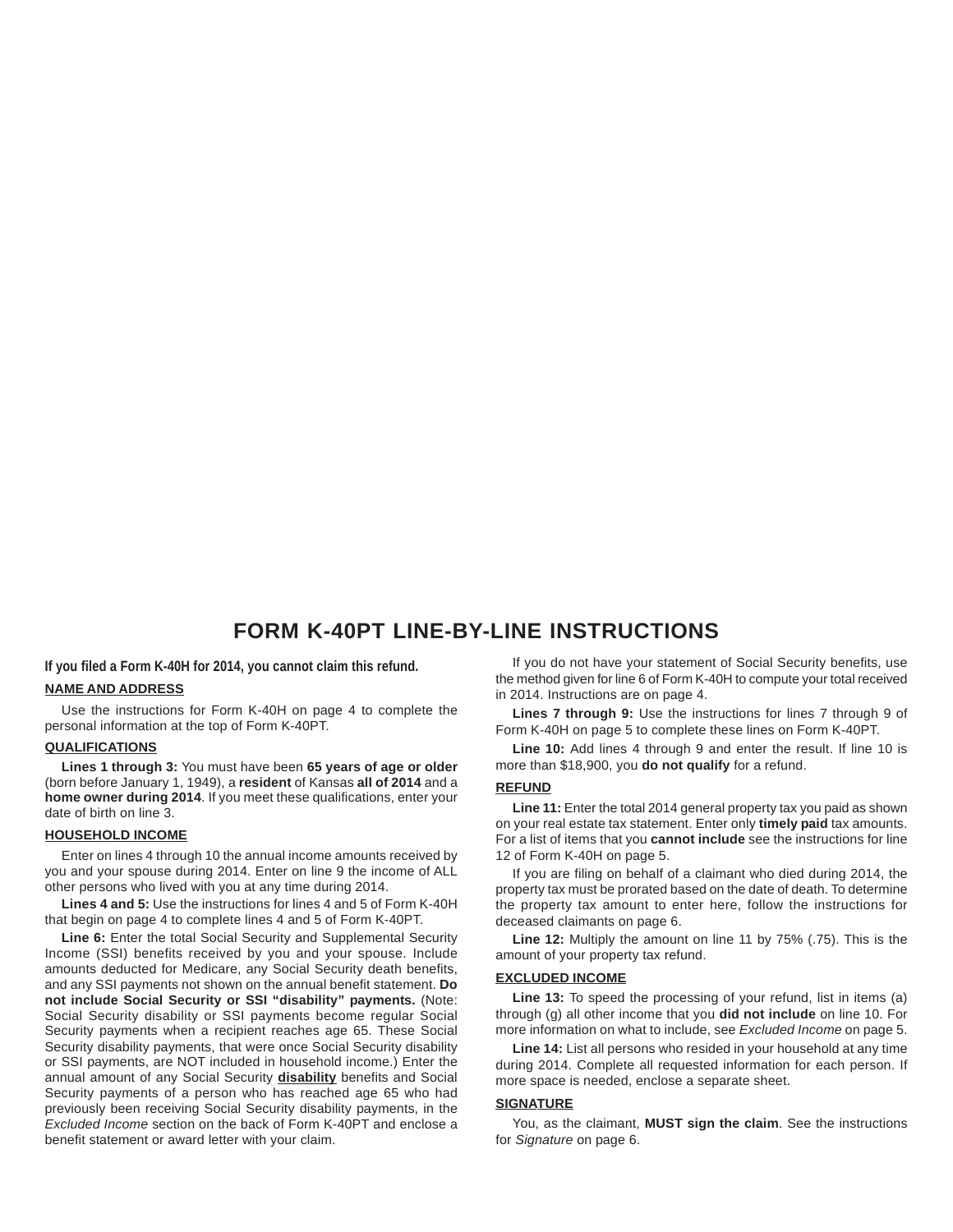## **2014 KANSAS CERTIFICATE OF DISABILITY**

#### If you are claiming homestead benefits because of disability, this form must be completed by a duly licensed physician and enclosed with your Homestead Claim, Form K-40H. Instead of this schedule, you may enclose a copy of your Social Security certification of disability letter that shows you are receiving benefits based upon a **total** and permanent disability which prevented you from being engaged in any substantial gainful activity during the entire calendar year of 2014 You may enclose a copy of your original Veterans Disability Statement or request a letter from your regional Veterans Administration that includes your disability date and percentage of permanent disability. Annual income derived from any substantial gainful activity during 2014 must not exceed the limits set by the Social Security Administration for 2014: \$12,840 if the impairment is other than blindness; \$21,600 if the individual is blind.

 $\Box$ NAME OF PERSON EXAMINED **Example 2008** SOCIAL SECURITY NUMBER \_\_\_\_\_\_\_\_\_\_\_\_\_\_\_\_\_\_\_\_\_\_\_\_\_\_\_\_\_\_\_\_\_\_\_\_\_\_\_\_\_\_\_\_\_\_\_\_\_\_\_\_\_\_\_\_\_\_\_\_\_\_\_\_\_\_\_\_\_\_\_\_\_\_ ADDRESS \_\_\_\_\_\_\_\_\_\_\_\_\_\_\_\_\_\_\_\_\_\_\_\_\_\_\_\_\_\_\_\_\_\_\_\_\_\_\_\_\_\_\_\_\_\_\_\_\_\_\_\_\_\_\_\_\_\_\_\_\_\_\_\_\_\_\_\_\_\_\_\_\_\_\_\_\_\_\_\_\_\_\_\_\_\_\_\_\_\_ Street or RR (Include apartment number or lot number) City **State** 2. The Code of the Code of the Code of the State 2. The Code of the Code of the Code of the Code of the Code of the Code of the Code of the Code of the Code of the Code of the Code of the Code of the Code of t 1. Does the individual qualify as having a disability preventing them from engaging in any substantial gainful activity by reason of any medically determinable physical or mental impairment which can be expected to result in death and/or has lasted for the entire year of 2014?  $\Box$  YES  $\Box$  NO

2. Nature of disability. \_\_\_\_\_\_\_\_\_\_\_\_\_\_\_\_\_\_\_\_\_\_\_\_\_\_\_\_\_\_\_\_\_\_\_\_\_\_\_\_\_\_\_\_\_\_\_\_\_\_\_\_\_\_\_\_\_\_\_\_\_\_\_\_\_\_\_\_\_\_\_\_\_\_\_\_\_\_\_\_

3. When was the condition originally diagnosed? \_\_\_\_\_\_\_\_\_\_\_\_\_\_\_\_\_\_\_\_\_\_\_\_\_\_\_\_\_\_\_\_

### **CERTIFICATION OF PHYSICIAN**

\_\_\_\_\_\_\_\_\_\_\_\_\_\_\_\_\_\_\_\_\_\_\_\_\_\_\_\_\_\_\_\_\_\_\_\_\_\_\_\_\_\_\_\_\_\_\_\_\_\_\_\_\_\_\_\_\_\_\_\_\_\_\_\_\_\_\_\_\_\_\_\_\_\_\_\_\_\_\_\_\_\_\_\_\_\_\_\_\_\_\_\_\_\_\_

| and mental condition of the above named individual.                                                                                   |                          |  |  |  |
|---------------------------------------------------------------------------------------------------------------------------------------|--------------------------|--|--|--|
| I declare under the penalties of perjury that to the best of my knowledge and belief, this is a true, correct and complete statement. |                          |  |  |  |
|                                                                                                                                       |                          |  |  |  |
|                                                                                                                                       | Please type or print     |  |  |  |
| BUSINESS ADDRESS<br>Street or RR                                                                                                      |                          |  |  |  |
| City                                                                                                                                  | Zip Code<br><b>State</b> |  |  |  |
|                                                                                                                                       |                          |  |  |  |